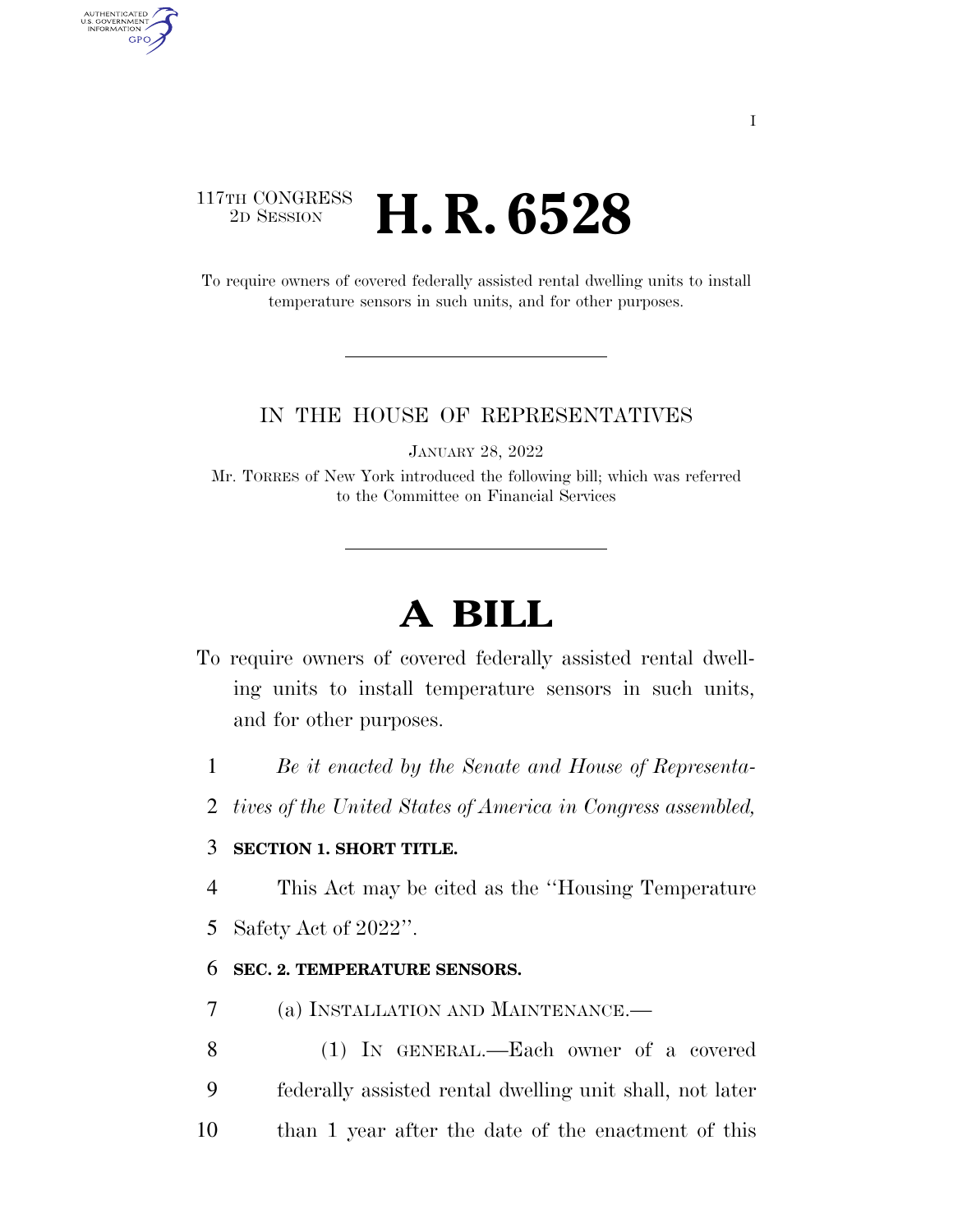Act, ensure that, at all times pursuant to paragraph (2), such temperature sensors are installed and maintained in accordance with the rule issued by the Secretary under paragraph (3) on each level of such dwelling unit owned by such owner.

 (2) RULEMAKING.—The Secretary shall, not later than 180 days after the date of the enactment of this Act, issue a rule that establishes standards and requirements for the installation and mainte- nance of temperature sensors in covered federally as-sisted rental dwelling units.

(b) DATA REPORTING.—

 (1) IN GENERAL.—Each owner of a covered federally assisted rental dwelling unit shall, 6 times each day, collect data from temperature sensors in- stalled pursuant to subsection (a) and such data shall include the temperature recorded during each temperature reading and the time and date of each temperature reading.

 (2) GUIDANCE.—The Secretary shall, not later than 180 days after the date of the enactment of 22 this Act, publish guidance with respect to—

 (A) the collection of temperature sensor data by owners of covered federally assisted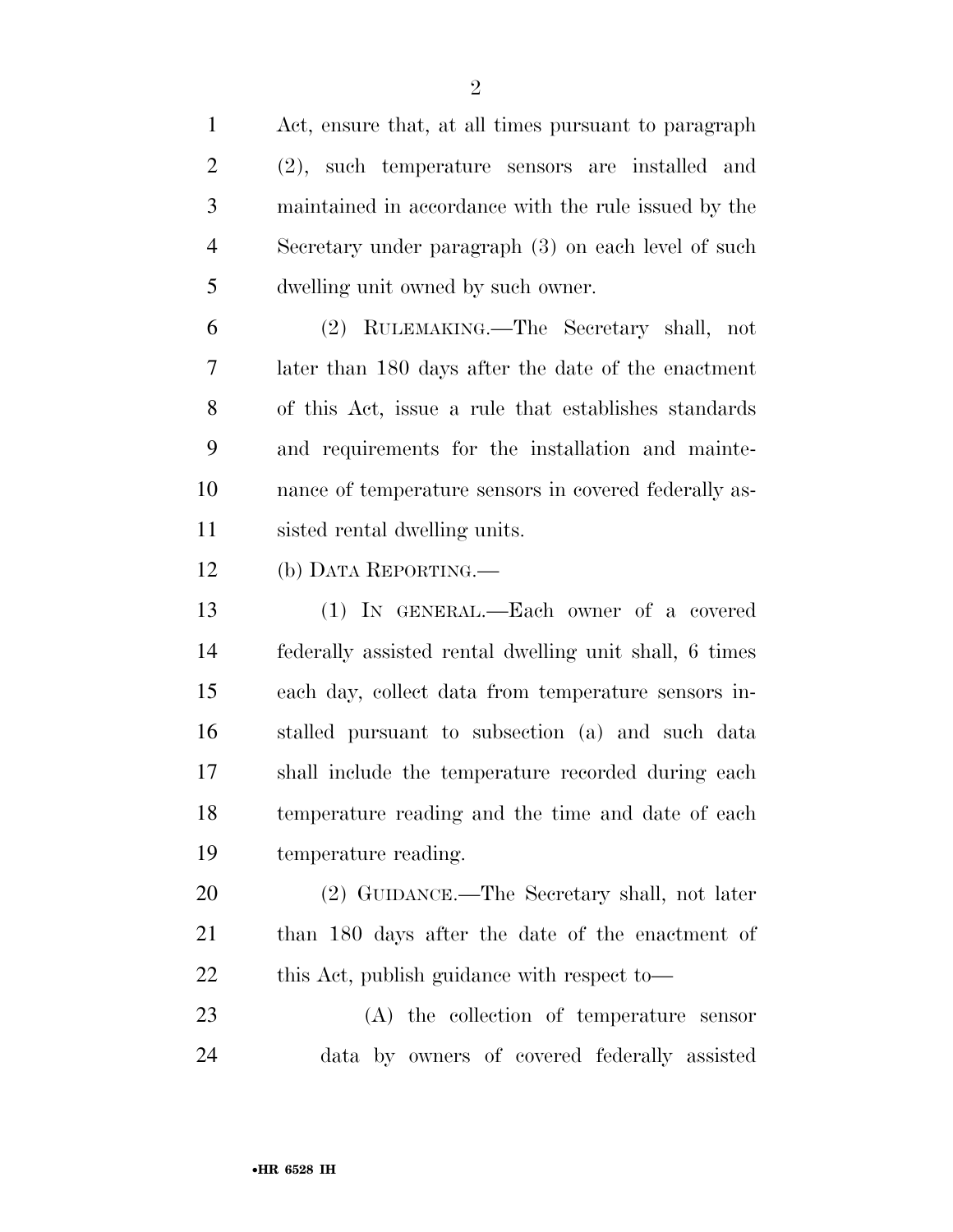| $\mathbf{1}$   | rental dwelling units, including the protection of        |
|----------------|-----------------------------------------------------------|
| $\overline{2}$ | personally identifiable information;                      |
| 3              | (B) the retention of such data by such                    |
| $\overline{4}$ | owners for not less than 2 years; and                     |
| 5              | (C) the reporting of such data to the Sec-                |
| 6              | retary unless a tenant of the covered federally           |
| 7              | assisted dwelling unit has opted out of having            |
| 8              | such data reported by the owner to the Sec-               |
| 9              | retary.                                                   |
| 10             | (c) REPORT.—Not later than one year after the date        |
| 11             | of the enactment of this Act, and each year thereafter,   |
| 12             | the Secretary shall submit a report to the Congress that— |
| 13             | (1) describes the status of the implementation            |
| 14             | of subsection (a), and includes—                          |
| 15             | (A) the percentage of covered federally as-               |
| 16             | sisted dwelling units without a temperature sen-          |
| 17             | sor pursuant to subsection (b);                           |
| 18             | (B) the percentage of temperature sensors                 |
| 19             | that have been installed by owners of covered             |
| 20             | federally assisted dwelling units; and                    |
| 21             | (C) the number of fatalities that occurred                |
| 22             | due to fire, hypothermia, heat exhaustion, and            |
| 23             | other temperature-related causes in covered               |
| 24             | dwelling units and whether a temperature sen-             |
| 25             | sor was present in such dwelling unit; and                |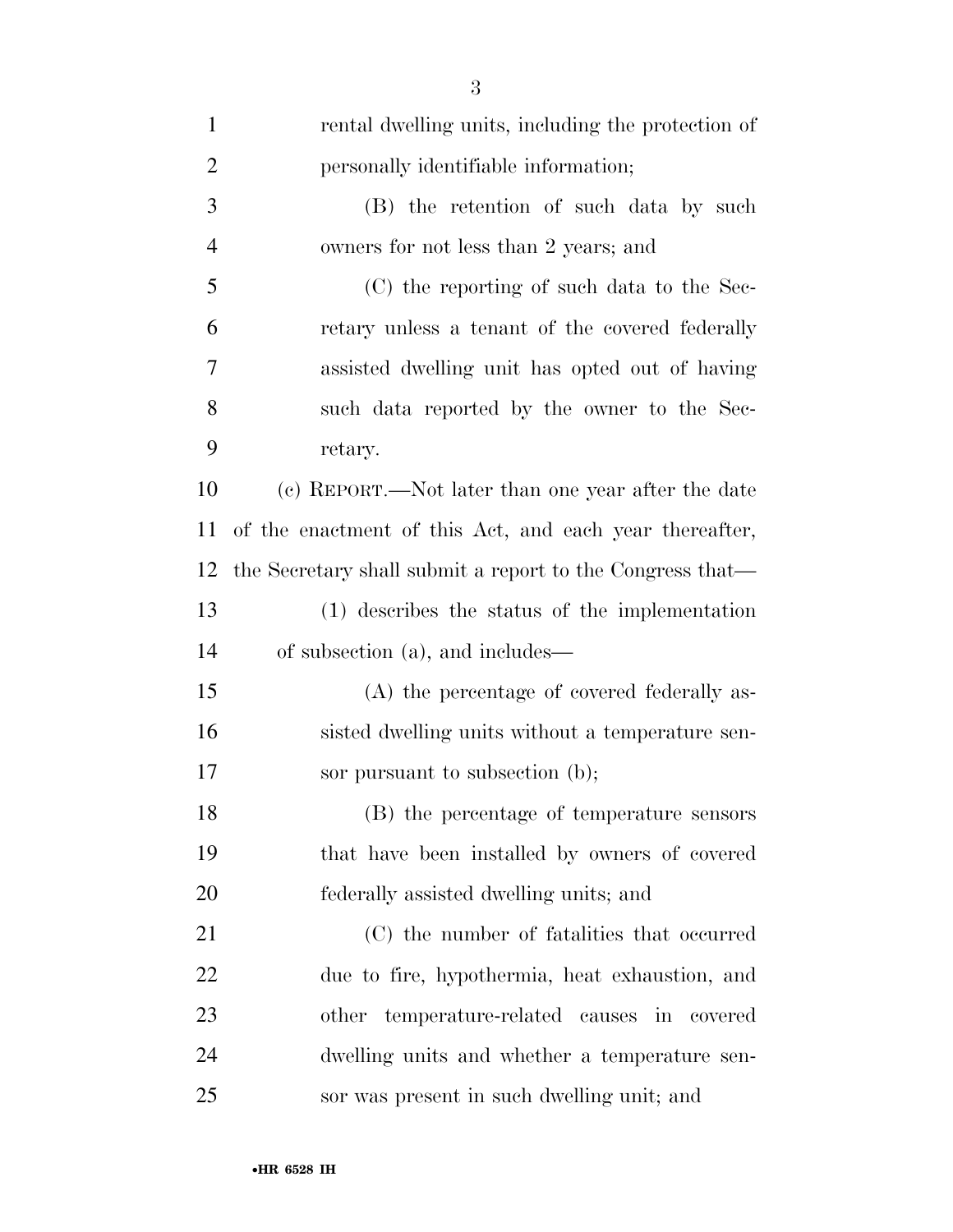(2) discloses the results of data collection insti- tuted by the Secretary of Housing and Urban Devel- opment before the date of the enactment of this Act to determine the prevalence of temperature sensors in covered federally assisted dwelling units.

 (d) RELATION TO STATE LAW.—This section does not annul, alter, or affect, or exempt any person subject to the provisions of this section from complying with, the laws of any State with respect to installing or maintaining temperature sensors, except to the extent that those laws are inconsistent with any provision of this section, and then only to the extent of the inconsistency. The Secretary is authorized to determine whether such inconsistencies exist and may not determine that any State law is incon- sistent with any provision of this section if the Secretary determines that such law provides for greater protection or safety.

(e) DEFINITIONS.—For the purposes of this Act:

 (1) ASSISTANCE.—The term ''assistance'' means any grant, loan, subsidy, contract, cooperative agreement, or other form of financial assistance, but such term does not include the insurance or guar- antee of a loan, mortgage, or pool of loans or mort-gages.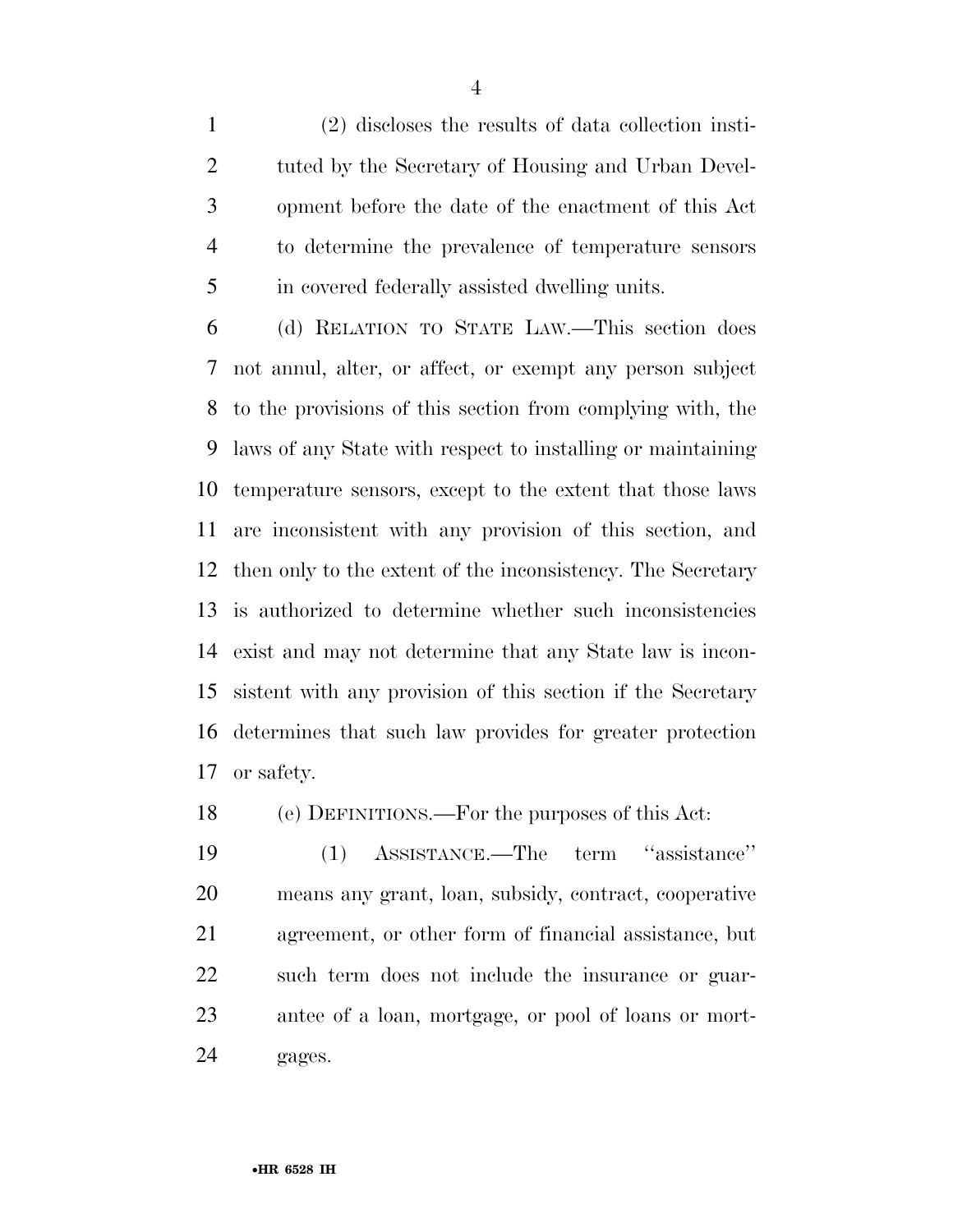| $\mathbf{1}$   | (2) TEMPERATURE SENSOR.—The term "tem-                |
|----------------|-------------------------------------------------------|
| $\overline{2}$ | perature sensor" means an internet capable tem-       |
| 3              | perature reporting device able to track the ambient   |
| $\overline{4}$ | air temperature to the tenth degree Fahrenheit and    |
| 5              | Celsius.                                              |
| 6              | COVERED FEDERALLY ASSISTED<br>(3)<br>HOUS-            |
| 7              | ING.—The term "covered federally assisted rental      |
| 8              | dwelling unit" means a residential dwelling unit that |
| 9              | is made available for rental and for which assistance |
| 10             | is provided, or that is part of a housing project for |
| 11             | which assistance is provided, under—                  |
| 12             | (A) the public housing program under the              |
| 13             | United States Housing Act of 1937 (42 U.S.C.          |
| 14             | 1437 et seq.);                                        |
| 15             | (B) the programs for rental assistance                |
| 16             | under section 8 of the United States Housing          |
| 17             | Act of 1937 (42 U.S.C. 1437f), including—             |
| 18             | (i) the program for project-based rent-               |
| 19             | al assistance; and                                    |
| 20             | (ii)<br>program for tenant-based<br>the               |
| 21             | rental assistance;                                    |
| 22             | (C) the AIDS Housing Opportunities pro-               |
| 23             | gram under subtitle D of title VIII of the Cran-      |
| 24             | ston-Gonzalez National Affordable Housing Act         |
| 25             | $(42 \text{ U.S.C. } 12901 \text{ et seq.});$         |